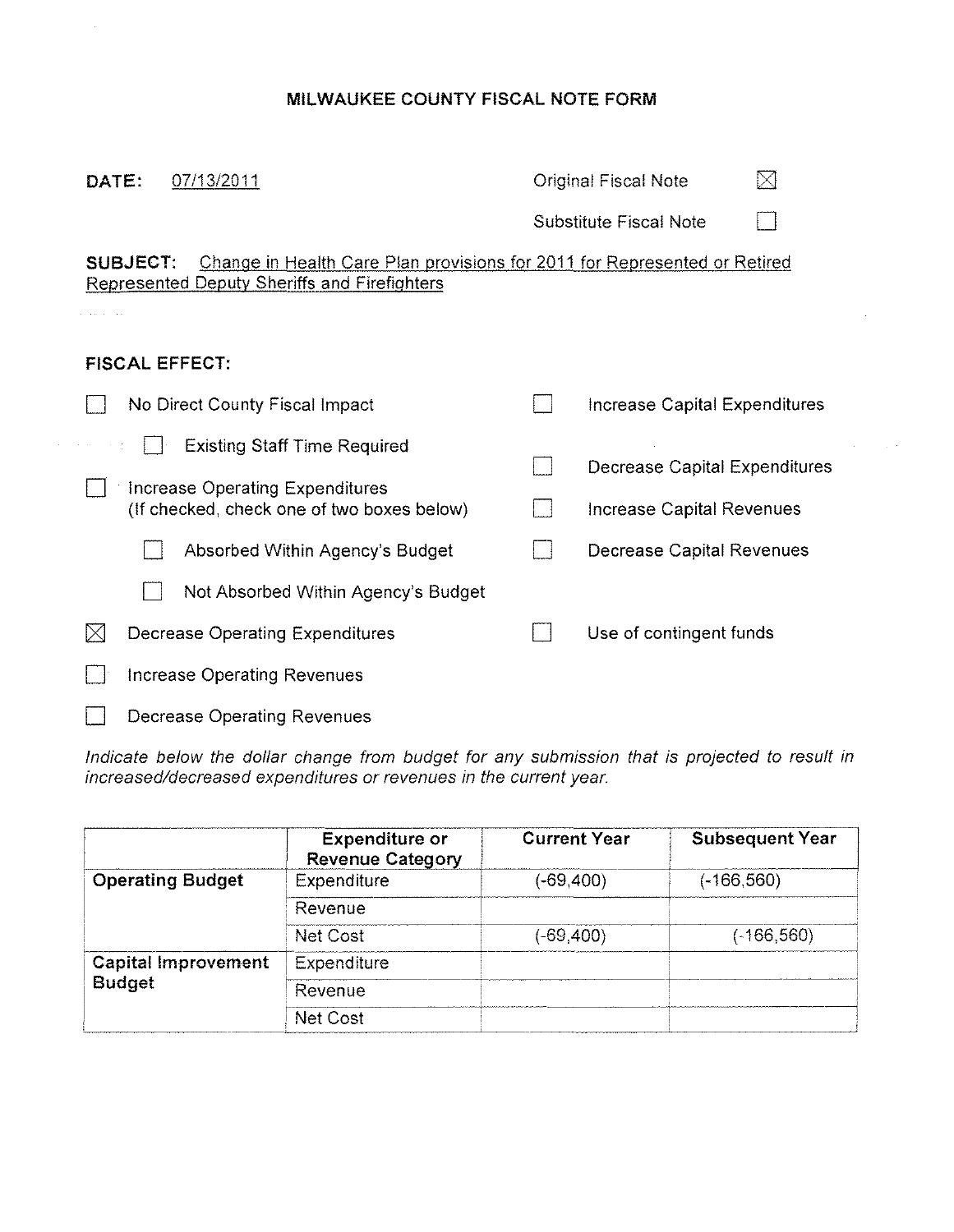# DESCRIPTION OF FISCAL EFFECT

## In the space below, you must provide the following information. Attach additional pages if necessary.

- A Briefly describe the nature of the action that is being requested or proposed, and the new or changed conditions that would occur if the request or proposal were adopted,
- B. State the direct costs, savings or anticipated revenues associated with the requested or proposed action in the current budget year and how those were calculated.<sup>1</sup> If annualized or subsequent year fiscal impacts are substantially different from current year impacts, then those shall be stated as well. In addition, cite anyone-time costs associated with the action. the source of any new or additional revenues (e.q. State, Federal, user fee or private donation), the use of contingent funds, and/or the use of budgeted appropriations due to surpluses or change in purpose required to fund the requested action.
- C. Discuss the budgetary impacts associated with the proposed action in the current year. A statement that sufficient funds are budgeted should be justified with information regarding the amount of budgeted appropriations in the relevant account and whether that amount is sufficient to offset the cost of the requested action. If relevant, discussion of budgetary impacts in subsequent years also shall be discussed. Subsequent year fiscal impacts shall be noted for the entire period in which the requested or proposed action would be implemented when it is reasonable to do so (i.e. a five-year lease agreement shall specify the costs/savings for each of the five years in question). Otherwise, impacts associated with the existing and subsequent budget years should be cited.
- D. Describe any assumptions or interpretations that were utilized to provide the information on this form.

A The County Board is being requested to authorize. by resolution, a change in the health care benefits for active members of the Deputy Sheriffs Association and Firefighters union, and retired members formerly represented by the Deputy Sheriffs Association and the Firefighters Union. The State Budget for 2011 - 2013 included a change that bars the municipal employeer from bargaining on the design and selection of health care coverage plans for public safety unions. and the impact of that plan design on the wages and hours and conditions of employment of the public safety employee. As a result, the County is proposing changes to health care provisions currently in place under the union contract with the two unions, and is transferring the health care provisions to County Ordinance. In addition. health care changes have been made to the currently contract health provisions to make them comparable to health care changes that were recently made for AFSCME DC-48 by resolution. Per a reading of the underlying background. employee health care premiums, are still a negotiable item, and therefore no change is being proposed for the health care employee premiums.

B. Based on the health care changes proposed, as included in the resolution and change in ordinance, the County would save \$69,400 in 2011 for the remaining five months of 2011 and \$166,560 for 2012 based on a full year of savings. Attached to this fiscal note is a summary of the plan changes that are being proposed. as included in the resolution. The savings due to changes for active and retired Firefighters is \$1,680 and \$1,930, respectively for 2011 and \$4,050 and \$4,600 for 2012, respectively. The savings due to changes for active and retired Deputy Sheriffs is \$18,290 and \$47,500, respectively for 2011 and \$43,910 and \$114,000 for 2012, respectively. The 2012 dollar amount is based on the health plan changes that are proposed in

<sup>&</sup>lt;sup>1</sup> If it is assumed that there is no fiscal impact associated with the requested action, then an explanatory statement that justifies that conclusion shall be provided. Ifprecise impacts cannot be calculated, then an estimate or range should be provided.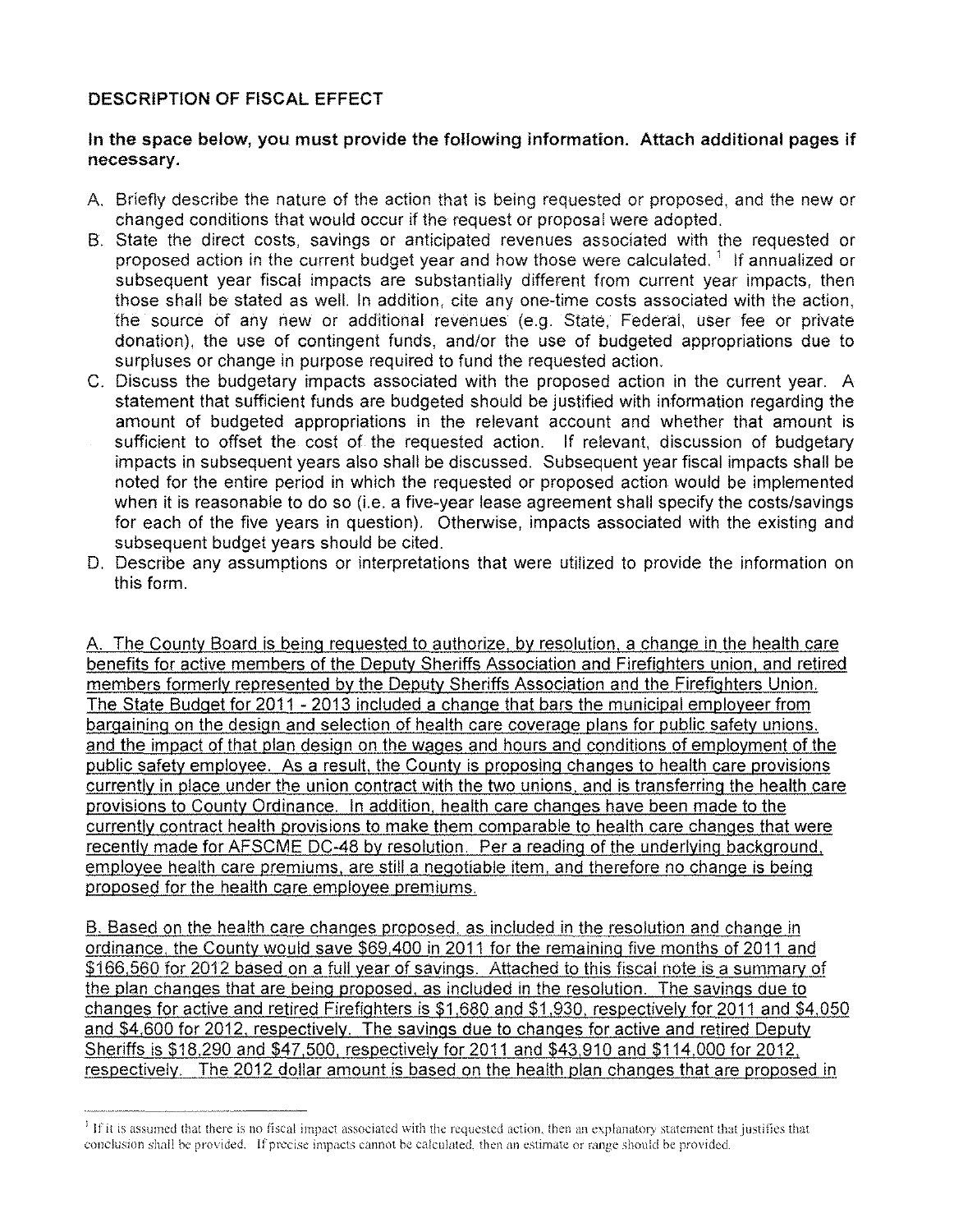the related resolution. If separate health changes are proposed for 2012 as part of the 2012 budget or in a separate resolution. the savings for 2012 will increase from the amount reported.

C. The savings for 2011 will be used to offset anticipated savings that were originally budgeted in org unit 1972, and then allocated as savings to departments. The County budget had anticipated that the retiree savings would begin as of January 1, 2011. The active employee savings were anticipated to be in place as of January 1, 2011, with an offset for not achieving these savings of furlough days. However, since the two unions are public safety unions. they were both exempted from taking furlough days for 2011. For 2012, the savings will be used to offset anticipated costs increases in health care costs.

D. The cost estimates for health care were based on the overall health care population for Milwaukee County. Taking anticipated results for the entire County and narrowing the impact to the two unions will generally result in an error both plus and minus from the figures stated in this fiscal note. In other words, the actual results may not reflect the projected results used in this fiscal note.

| Department/Prepared By       | Department of Administrative Services - Scott B. Manske |     |           |    |  |
|------------------------------|---------------------------------------------------------|-----|-----------|----|--|
| <b>Authorized Signature</b>  |                                                         |     | $M$ / $E$ |    |  |
|                              |                                                         |     |           |    |  |
| Did DAS-Fiscal Staff Review? |                                                         | Yes |           | N٥ |  |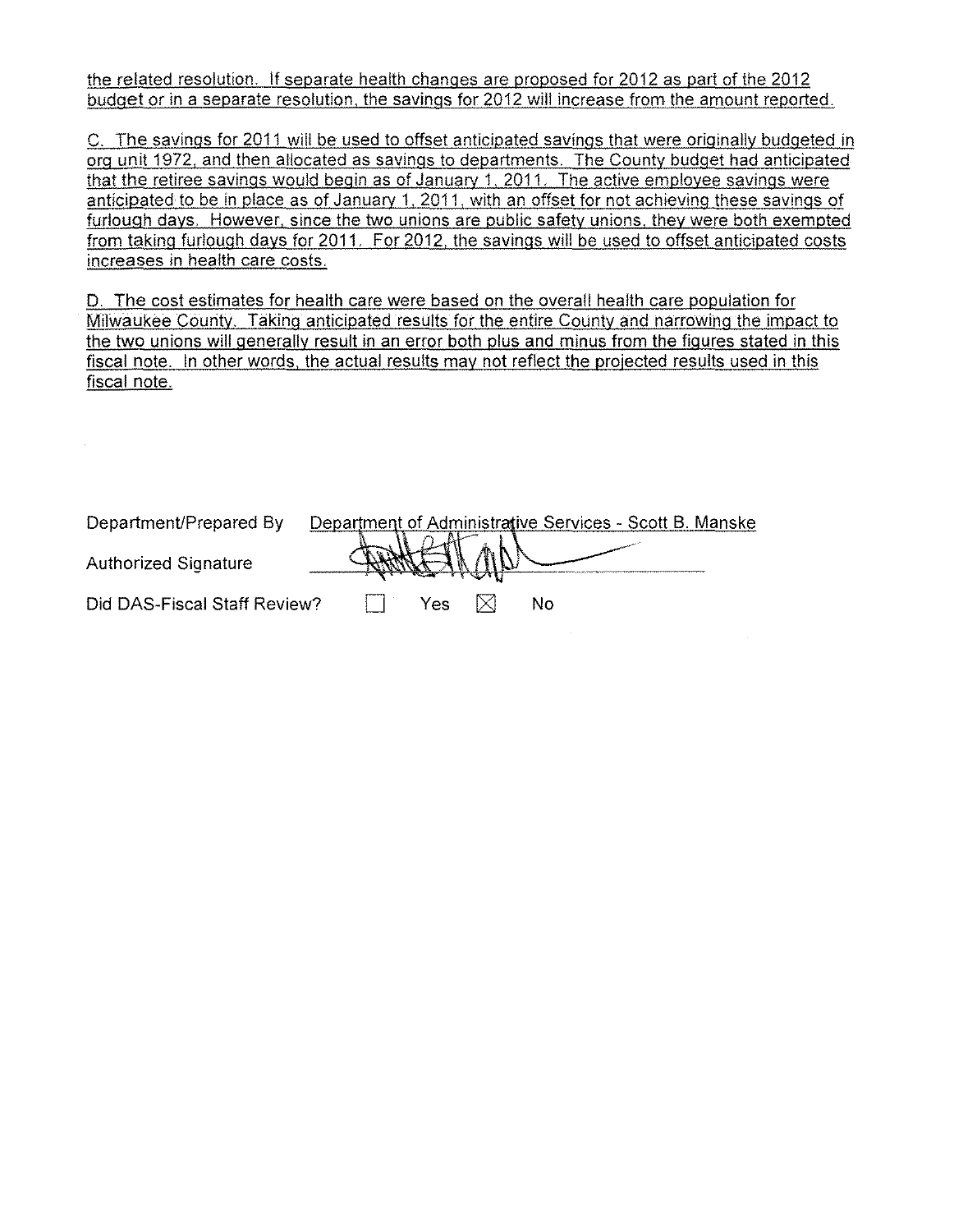### Milwaukee County

Analysis of Changes to Health Care Provisions for

Represented Firefighters and Represented Deputy Sheriffs

Ordinance change proposed for July 2011

|                                     | Fire Fighters Union Impact of Health Care Changes Propos                                |         | 2011    | 2012  |
|-------------------------------------|-----------------------------------------------------------------------------------------|---------|---------|-------|
| Healthcare Plan                     | Employee Premium Change                                                                 | Active  | NIA     | N/A   |
| <b>Healthcare Plan</b>              | Steer healthcare participants from<br>PPO to HMO/increase PPO Out-<br>of-Network Co-pay | Active  | 1,200   | 2,890 |
| Healthcare Plan                     | Increase PPO deductibles                                                                | Active  | 30      | 80    |
| Healthcare Plan                     | Increase out-of-pocket maximum                                                          | Active  | 30      | 80.   |
| Healthcare Plan                     | \$100 emergency room co-pay                                                             | Active  | 420     | 1,000 |
| Active Members Fire Fighters Union  |                                                                                         | 참 넘 옷님  | (1,680) | 4,050 |
| Healthcare Plan                     | Steer healthcare participants from<br>PPO to HMO/Increase PPO Out-<br>of-Network Co-pay | Retiree | 1,250   | 3,000 |
| Healthcare Plan                     | Increase PPO deductibles                                                                | Retiree | 130     | 300   |
| Healthcare Plan                     | Increase out-of-pocket maximum                                                          | Retiree | 130     | 300   |
| Healthcare Plan                     | \$100 emergency room co-pay                                                             | Retiree | 420     | 1,000 |
| Retired Members Fire Fighters Union |                                                                                         |         | 1,930   | 4,600 |
| Total Savings by Year Market Links  | the gas                                                                                 |         | 3,610   | 8,650 |

|                                            | Deputy Sheriffs Union Impact of Health Care Changes Pro                                 |         | 2011   | 2012    |
|--------------------------------------------|-----------------------------------------------------------------------------------------|---------|--------|---------|
| Healthcare Plan                            | Employee Premium Change                                                                 | Active  | N/A    | N/A     |
| Healthcare Plan                            | Steer healthcare participants from<br>PPO to HMO/Increase PPO Out-<br>of-Network Co-pay | IActive | 8,910  | 21,390  |
| Healthcare Plan                            | Increase PPO deductibles                                                                | Active  | 1,250  | 3,000   |
| Healthcare Plan                            | Increase out-of-pocket maximum                                                          | Active  | 1,250  | 3,000   |
| Healthcare Plan                            | \$100 emergency room co-pay                                                             | Active  | 6,880  | 16,520  |
| <b>Active Members Deputy Sheiffs Union</b> |                                                                                         |         | 18,290 | 43,910  |
| <b>Healthcare Plan</b>                     | Steer healthcare participants from<br>PPO to HMO/Increase PPO Out-<br>of-Network Co-pay | Retiree | 33,330 | 80,000  |
| Healthcare Plan                            | Increase PPO deductibles                                                                | Retiree | 4,500  | 10,800  |
| Healthcare Plan                            | Increase out-of-pocket maximum                                                          | Retiree | 4,500  | 10,800  |
| Healthcare Plan                            | \$100 emergency room co-pay                                                             | Retiree | 5.170  | 12,400  |
| Retired Members Deputy Sheriffs Union      |                                                                                         |         | 47,500 | 114,000 |
| Total Savings by Year                      |                                                                                         |         | 65 790 | 157,910 |